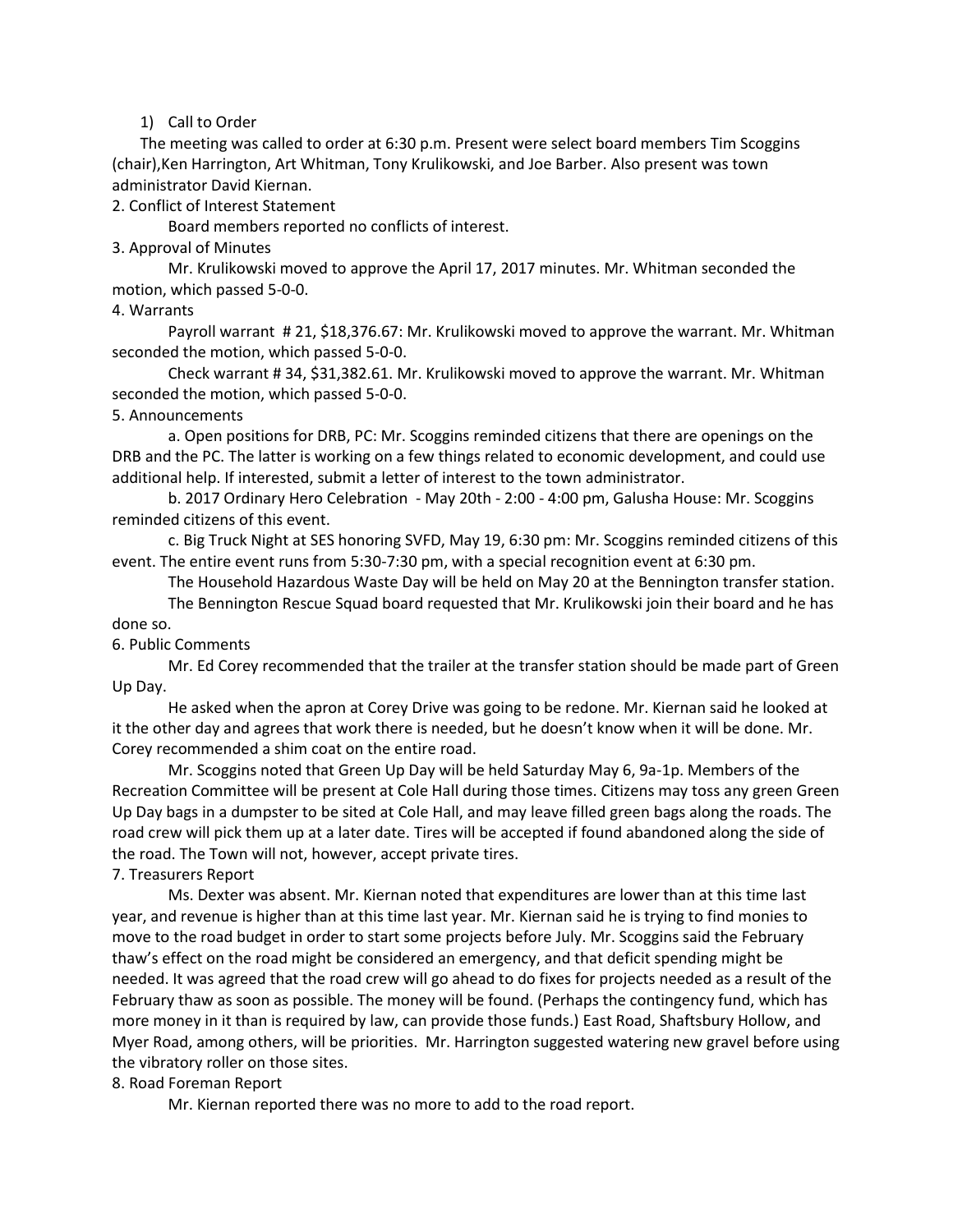#### 9. Mert Snow – Tax Sales

Mr. Snow prefaced his presentation by saying that to run tax sales he needs the permission of the Select Board. He handed out a list of property owners he thought should probably go to tax sale, who had been notified of their default at least three times, and who may have entered into an agreement but haven't kept it. (Their names were not mentioned.) Mr. Whitman moved to authorize Mr. Snow to proceed with seeking tax sales on 32 delinquent properties as shown on his list. Mr. Krulikowski seconded the motion. One property on the list is also delinquent on their water bill. The motion passed 5-0-0.

### 10. Jerry Mattison – Emergency Management

Mr. Mattison had planned to submit the annual LEOP for signing but was not present. He arrived at about 7:15 pm. He summarized the local emergency operations plan and how it is implemented in case of an emergency. Mr. Mattison urged people to be trained in various ways (a 100 level for everyone is his objective). Such training enhances the likelihood that Town efforts will be funded by FEMA, Homeland Security, and other funders. Mr. Krulikowski moved to approve the LEOP submitted by Mr. Mattison. Mr. Whitman seconded the motion, which passed 5-0-0. Mr. Kiernan will share a digital copy of the plan with select board members.

11. Proposed New Town Garage and Transfer Station

a. Demolition Contract TAM: Mr. Kiernan described the proposals, from TAM for about \$9500. Mr. Whitman moved approve spending \$9500 to hire TAM for demolition of the two residences and outbuildings on North Rd. Mr. Krulikowski seconded the motion. (Mr. Kiernan reported he'd learned that the Fire Department could not do a controlled burn of the residences. He also reported that after demolition the town will level off and seed the sites.) The motion passed 5-0-0.

b. Asbestos Abatement Proposal Catamount Environmental: Mr. Kiernan said this contract would run \$9800. It will take about two weeks to secure permission to proceed from DEC and EPA. When demolition proceeds, one container will be lined, and dedicated to asbestos. Mr. Harrington moved to spend \$9800 for asbestos abatement by Catamount. Mr. Krulikowski seconded the motion, which passed 5-0-0.

c. RFP Architectural/Engineering/Construction Administration: Mr. Kiernan said the RFP would be for design of the bid package, assistance in evaluating bids, administering project for the Town. Mr. Whitman moved to approve the RFP for the above items. Mr. Harrington seconded the motion, which passed 5-0-0. That RFP will be included by reference in the minutes of this meeting. Mr. Kiernan reported that November 2018 is the target completion date for the garage.

12. Bicycle Pedestrian Grant – Scoping Study: Sidewalks RTE 7A North of Buck Hill E/W sides to bridge, and Northside of Buck Hill 7A to Cole Hall: : Mr. Kiernan said perhaps it is time to consider extending the new sidewalk. A scoping study requires a 50% Town match. Scoping could take two years. If we started today, construction could begin in four or five years. The Town match for construction would be 20% if federal money, and possibly 10%. What do the citizens think? Should we re-activate the old sidewalk committee? Mr. Whitman moved authorize Mr. Kiernan to prepare an application for a grant to do a scoping study of sidewalks in the neighborhood of 7A and Buck Hill. Mr. Krulikowski seconded the motion. Mr. Kiernan said any town expenditures would take place beginning in 2019. The Town would need to hold meetings to determine the level of public support before the grant will be awarded. The motion passed 5-0-0.

Mr. Kiernan reported that the manufacturer of the lights at the new sidewalk said the best way to reduce the brightness of the lamps is to install a dimmer. Such action will not affect the warranty. 13. All Fuels Bid Award

Mr. Kiernan summarized the fuel bids opened at the last meeting. The lowest price is West Oil by about five cents per gallon. Bove service has been excellent. Mr. Whitman said he too had had